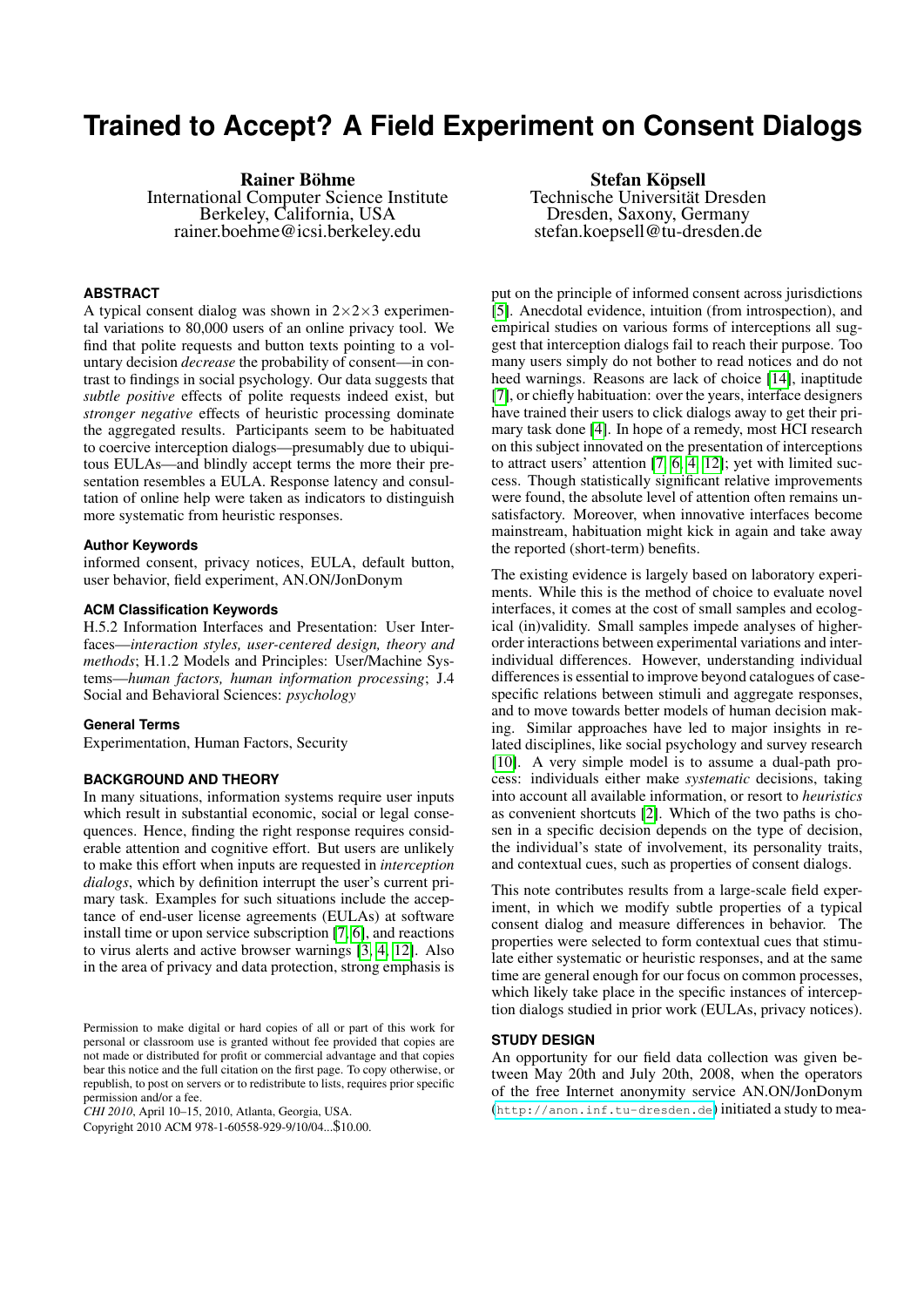

<span id="page-1-0"></span>

sure the security of their service against a new kind of threat [\[1\]](#page-3-9). Their research required an update of the client software and the operators found it appropriate to let the users decide whether they would like to participate in the measurement process or not. The operators agreed to implement this consent dialog with  $2 \times 2 \times 3$  experimental conditions designed by us, and assigned them to users randomly and independently. User reactions were measured by the participation rate (i. e., fraction of users who approved the request), whether or not further information was consulted in the online help, and by the time elapsed to make a decision (response latency). The client software update was enforced for all users, each at a random time (for server-side load balancing). The intended user experience was an interruption of anonymous web access. This mimics the distraction from primary tasks that is characteristic for interception dialogs.

Our sample of users of an anonymity tool is certainly not representative. It is biased towards above-average computer literacy and concerns about online privacy: AN.ON users make efforts to install the client software, reconfigure their web browsers, accept a small bandwidth, and differ in attitudes and motivations with regard to online privacy [\[11\]](#page-3-10). The bias is not a serious problem, as our results can be interpreted as best-case bounds. If even highly concerned individuals are unresponsive to relevant decisions about their security, then the average user cares even less. By contrast, other research has been criticized of diluting results by including too many indifferent subjects. Sunshine et al. [\[12\]](#page-3-4) complemented their study with a sample of security experts.

# **Experimental Variations**

The consent dialog was designed to show a brief message of about 200 words, all accessible without scrolling (Fig. [1\)](#page-1-0). Our variations did not alter the overall semantic of the message, but rather tried to stimulate the systematic or heuristic path with contextual cues. So we modified the perception of the dialog between a typical EULA—which usually coerce into accepting terms to continue using the software—and a truly voluntary decision to participate [\[5\]](#page-3-5). The dialog was translated into English and German to cater to the needs of the majority of AN.ON users. The language and the exact appearance depended on the user's operating system and its localization. (The software is portable to all major platforms and its GUI builds on the Java Swing library.) Our results are robust despite this heterogeneity, which reduces the risk of over-interpreting artifacts of appearance details.

## *Variation 1: Heading*

We varied the wording of the consent dialog's heading between a neutral form ("Improvements to the security ...") and a polite request for help ("Please help us to improve the security ..."). The motivation is twofold, and we expect a complex relationship. On the one hand, social-psychological processes of altruism and helping tendency have been confirmed as influencing factors to compliance with survey requests in public opinion [\[8\]](#page-3-11) and persuasion research [\[9\]](#page-3-12). This suggests a *higher* participation rate in the polite ask-for-help condition. However, the above results assume systematic processing rather than a heuristic response to apparent EULA dialogs. Since typical EULAs are coercive, a polite request contrasts with prior beliefs and might stimulate the systematic path. Considering this non-coersive request, users learn that objection is a feasible option suggesting *lower* participation rates in the ask-for-help condition.

## *Variation 2: Button Text*

We also varied the wording of the button text between a version resembling a typical EULA dialog with labels "I accept" and "I decline", and one indicating the voluntary nature of the decision ("I take part" and "I do not take part"). Interceptions require the user to make a decision. The response options are typically displayed as button text and unlike all other parts of the dialog—must be read to continue. We hypothesize that variations of the button text have a much larger impact than the two other variations. Egelman et al. [\[4\]](#page-3-3) varied the button text of browser warnings (though confounded with other features) and found that "providing clear choices" positively affects their effectiveness.

# *Variation 3: Default Button*

As a reference to gauge the magnitude of effects, we also varied the default button (i. e., the button that is pre-selected and can be activated with the return key on most platforms) between consent, objection, and no default at all. According to common design guidelines (e. g., Principle 13:14 of [\[13\]](#page-3-13)), the most frequently used option should be made the default. This serves as a kind of norm or anchor to users, indicating how other users might have decided, and thereby guide their own decision. We hypothesize that default buttons receive more hits than normal buttons.

# **RESULTS**

Our main data set contains 81,920 user responses. Table [1](#page-2-0) shows the marginal participation rates for the three experimental variations. As expected, the button text is most influential: labels that resemble a EULA receive 26.8 %-pts. higher participation rates than those indicating real choice. By contrast, the overall effect of a polite heading is negative (−1.9 %-pts.). This suggest that the distinction from typical EULAs dominates the hypothesized positive effect of helping tendency. The default button creates an effect of similar magnitude with 5.7 %-pts. between the extremes. Due to the large sample, all effects are highly significant ( $p \leq 0.001$ ) in individual  $\chi^2$  contingency tests. Joint significance tests have been run by regressing the experimental variations on the participation rate using a linear model with a logistic link function (see Tab. [2,](#page-2-1) Model 1).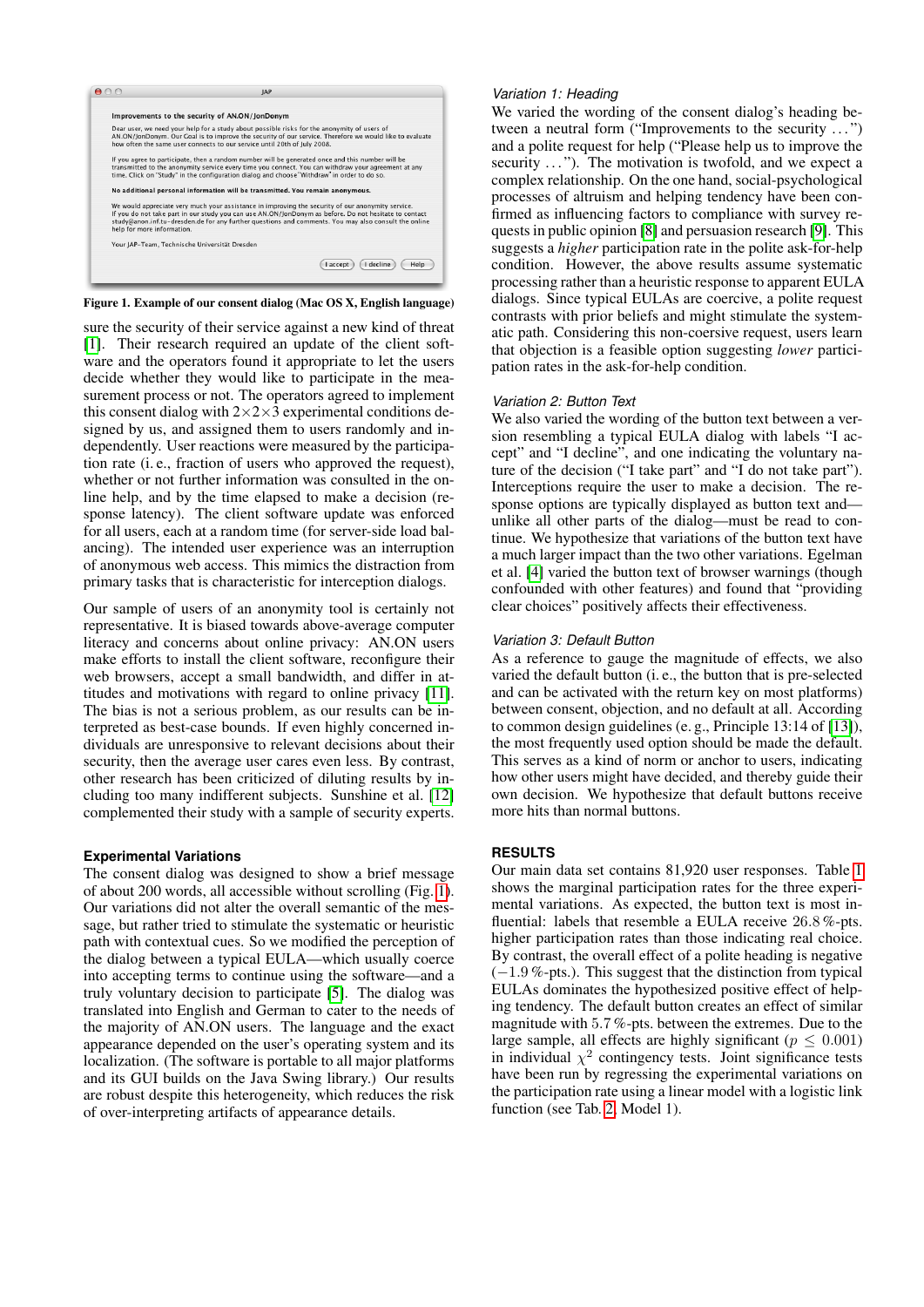<span id="page-2-0"></span>

| Table 1. Individual effect of experimental variations |                                    |                           |  |  |
|-------------------------------------------------------|------------------------------------|---------------------------|--|--|
| Cue                                                   |                                    | Participation rate $[\%]$ |  |  |
| <b>Heading</b>                                        | neutral<br>ask for help            | 48.3<br>46.4              |  |  |
| <b>Button text</b>                                    | "accept"<br>"take part"            | 60.7<br>33.9              |  |  |
| <b>Default button</b>                                 | no default<br>consent<br>objection | 48.3<br>49.8<br>44.1      |  |  |
| <b>Total</b> ( $N = 81,920$ )                         |                                    | 47 4                      |  |  |

<span id="page-2-1"></span>

| Table 2. Logistic regression coefficients for decision to participate |  |  |  |
|-----------------------------------------------------------------------|--|--|--|
|                                                                       |  |  |  |

| Predictor                     | Model 1       | Model 2    | Model 3       |
|-------------------------------|---------------|------------|---------------|
| Intercept <sup>a)</sup>       | $-0.67$       | $-0.68$    | $-0.68$       |
| Heading (ask for help=1)      | $-0.09***$    | $-0.09***$ | $-0.09***$    |
| Button text ("accept"=1)      | 1.10<br>$***$ | $1.10***$  | 1.11<br>$***$ |
| Def. button (consent=1)       | $0.15***$     | $0.15***$  | $0.16***$     |
| Help clicked $(yes=1)$        |               | 0.08       | $0.51***$     |
| Heading $\wedge$ Help cl.     |               |            | $-0.03$       |
| But. text. $\wedge$ Help cl.  |               |            | $-0.97***$    |
| Def. button $\wedge$ Help cl. |               |            | $-0.05$       |
| av araza al                   |               | ***<br>.   |               |

 $N = 81,920$ ; <sup>a)</sup> no null hypothesis; significance level: \*\*\*  $p \le 0.001$ .

A straight interpretation is that even privacy-concerned individuals are very much accustomed to EULA dialogs so that they agree to everything that superficially looks like one. As soon as cues exist which conflict with this prior belief, fractions of users—roughly proportional to the salience of the cue—reconsider and state their true opinion rather than casting a reflexive agreement. To further support this interpretation, we refine the analysis and look at indicators which proxy the individual user's likely path of processing.

# **Differentiating Systematic and Heuristic Processing**

#### *Indicator 1: Consultation of Online Help*

A 'Help' button displayed on all dialog variations allowed users to retrieve background information on the anonymity measurement study. Although less than 1 % consulted online help, the absolute number of 733 users is still large enough to analyse this subset. While seeking online help has no direct influence on the participation rate (see Tab. [2,](#page-2-1) Model 2), it substantially reduces the sensitivity to variations in the button text (see the large and highly significant negative interaction term in Model 3). When we assume that users who read the help page take the systematic path, then the result supports our view that the main effects are largely due to heuristics of users who confuse our dialog with a EULA.

### *Indicator 2: Response Latency*

A better indicator for the systematic path is the time needed to complete the dialog. Figure [2](#page-2-2) shows the distribution of response latencies. More than 50 % of the users take less than 8 seconds, which is clearly too short to read the entire notice. In the figure and all subsequent analyses, we censor the right tail of the latency distribution to exclude cases



<span id="page-2-2"></span>Figure 2. Histogram of response latency (LHS, rightmost bin open) and participation rate as a function of response latency (RHS, smoothed)



<span id="page-2-3"></span>Figure 3. Sensitivity of participation rate as function of latency

where users apparently switched to other tasks before completing the dialog. More interestingly, Figure [3](#page-2-3) breaks down the relative effect of the experimental variations for different batches of response latencies. The sensitivity to all variations decays with longer latency, so the observed effects are supposedly due to heuristic processing. Moreover, the effect of a polite heading turns positive for users who take the systematic path. This solves the apparent contradiction and corroborates with findings from social psychology and survey research, which assume a primary task and thus systematic processing. All interactions between the cues and response latency are statistically significant (tests omitted for brevity).

#### **Robustness**

We were initially concerned by possible endogeneity of our indicators for the processing path. For example, the decision to consult online help might not be independent of the experimental condition. Similarly, the response latency could depend on cues in the heading or the button labels. However, a check for endogeneity in Table [3](#page-3-14) mitigated our concerns: although tendencies of endogeneity are observable, they are relatively small in magnitude. At most one in ten users who clicked help might have done so in reaction to the experimental condition, and the differences in response latency are much smaller than the brackets used in Figure [3.](#page-2-3) The response to Variation 3 further supports our conjecture that users perceive default buttons as recommendations and are more likely to seek help if they miss one.